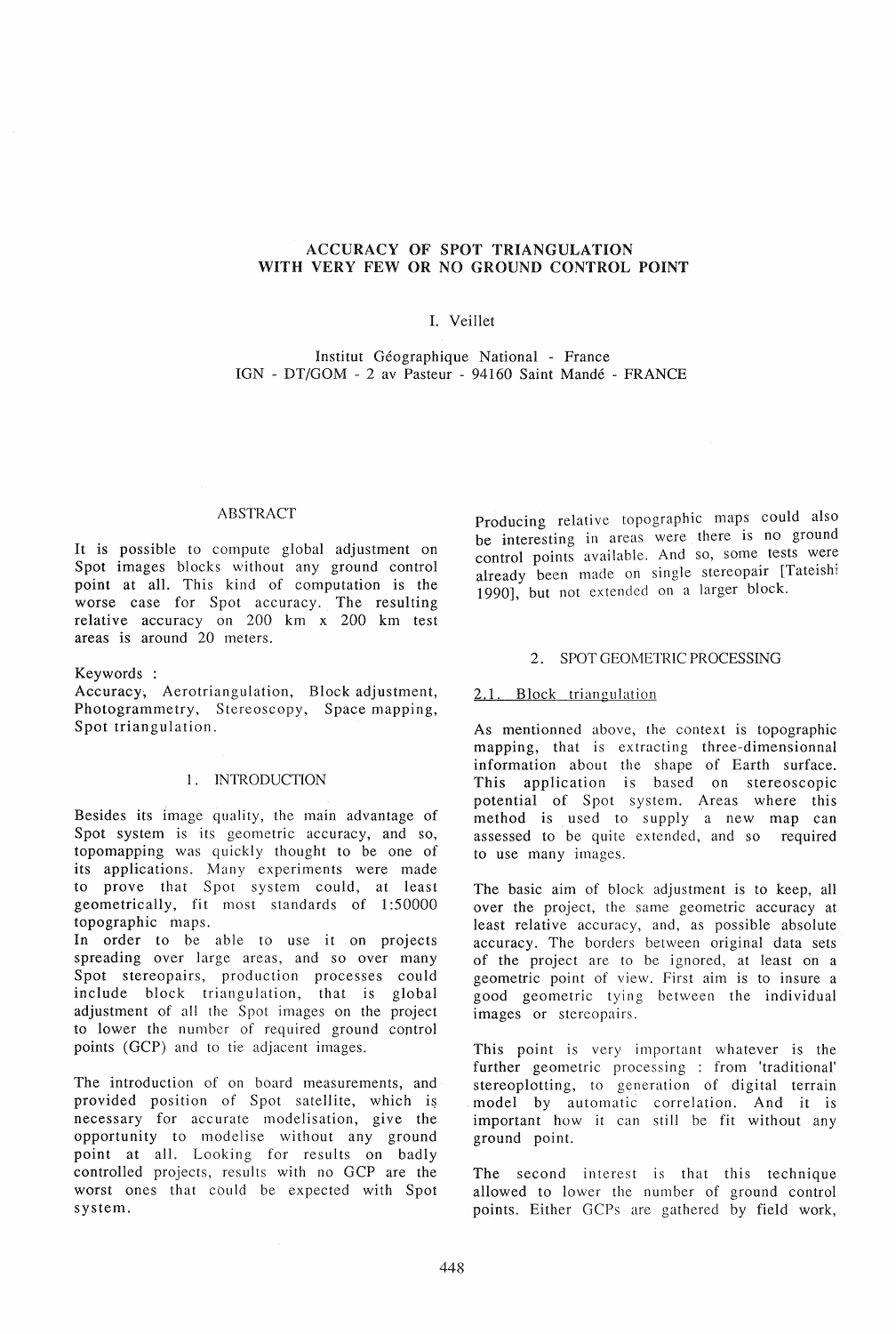which is always cost and time consuming, or they are picked on existing maps, which thus are not always enough reliable, in case of a brand new topomapping project. In both case, it is interesting to be able to use as less points as possible, and even no point.

### 2.2. About Spot modelisation

The major point in block triangulation is to deal with particular Spot geometry, which is pushbroom acquisition from a linear sensor.

In fact, images acquired successively the same day along the same track by the same HRV instrument are basically part of a same entity, which is called a strip. A block could then be considered to be a set of strips.

The modelisation includes the expression of image-ground relationship using provided information about position and attitude, and also the chosen parameters introduced to establish this relationship.

The main question to solve, while speaking of Spot modelisation, is how to use at is best the provided information about position (given approximate orbit) and attitude (on board mesurements) of satellite, in the simplest way but enough elaborated to insure a good modelisation whatever could be the external conditions, for example, the number of control points.

Different modelisations were developped by different organisms, leading nearly to the same results, for various configurations of control points, as it was shown by the tests conducted by OEEPE [OEEPE 1992, Veillet 1992].

A criterion to chose the best way to modelise Spot geometry could also be to have "Good" results with no GCP.

# 2.3. Control configuration

To fix the minimum number of GCP required to control a block, the minimum condition is to be able to keep over this whole block, composed of many images, the same accuracy than the one obtained on a single one.

This minimum number was shown to be 3 points for a stereopair of strips (an average number twice the number of strips for blocks) [Veillet 1990,1991,1992] reaching less than 10 m in XY and than 6 m in Z.

Looking for the results on not enough controlled blocks is working on configurations of one or two points, and the step was very short to go on configuration with no GCr. So we will focus on this type of configuration.

## 3. RESULTS WITH NO GCP

### 3.1. Tests sets

The test sets used were gathered for complete experiments on Spot acuracy.

|           | number<br>of Spot<br>images | number<br>of Spot<br>strips | strip<br>lenght | v٧  | number <i>number</i><br>of points of points |
|-----------|-----------------------------|-----------------------------|-----------------|-----|---------------------------------------------|
| <b>MT</b> |                             |                             |                 | 52  |                                             |
| ADEF      | 32                          |                             |                 | 493 | 514                                         |
| DII       | 30                          | 10                          | $1$ to $3$      | 28  | 189                                         |

The reference taken as results on well controlled block is computed with all given points used as controls.

All GCP, all points provided as control points

| _______ | and the company of the company of the company of the company of the company of the company of the company of the company of the company of the company of the company of the company of the company of the company of the comp |         |
|---------|--------------------------------------------------------------------------------------------------------------------------------------------------------------------------------------------------------------------------------|---------|
|         | <b>RMS</b>                                                                                                                                                                                                                     | RMS     |
|         | XY                                                                                                                                                                                                                             |         |
| MТ      | 13,1                                                                                                                                                                                                                           | $\cdot$ |
| ADEF    | - 9                                                                                                                                                                                                                            |         |
|         |                                                                                                                                                                                                                                |         |

in meters

3.2. Internal accuracy

The relative, or internal accuracy is evaluated by the standard deviation of differences between ground coordinates and computed coordinates on check points, while the accuracy of well controlled blocks is evaluated by RMS on those differences.

The resulting figures follow:

### No GCP, all points as check points

|      | <b>STD</b> | <b>STD</b> | <b>RMS</b> | <b>RMS</b> |
|------|------------|------------|------------|------------|
|      | ХV         |            | XΥ         |            |
| MT   |            |            | 571        | 228        |
| ADEF |            |            | 363,9      |            |
| DЛ   |            | 22.3       | 256.7      |            |
|      |            |            |            |            |

in meters

Roughly, those figures lead to 20 meters accuracy in planimery and in altimetry.

Those figures relie on ground points accuracy. The important thing is to look how the not controlled model is distorted towards the well controlled model.

# 3.3. Block distortion

The evaluation of the deformations of the block not controlled towards the well controlled block was made by looking for the best translation T, and rotation R between computed coordinates of the points on the not controlled block  $(M_{NO})$ , towards computed coordinates of the same point